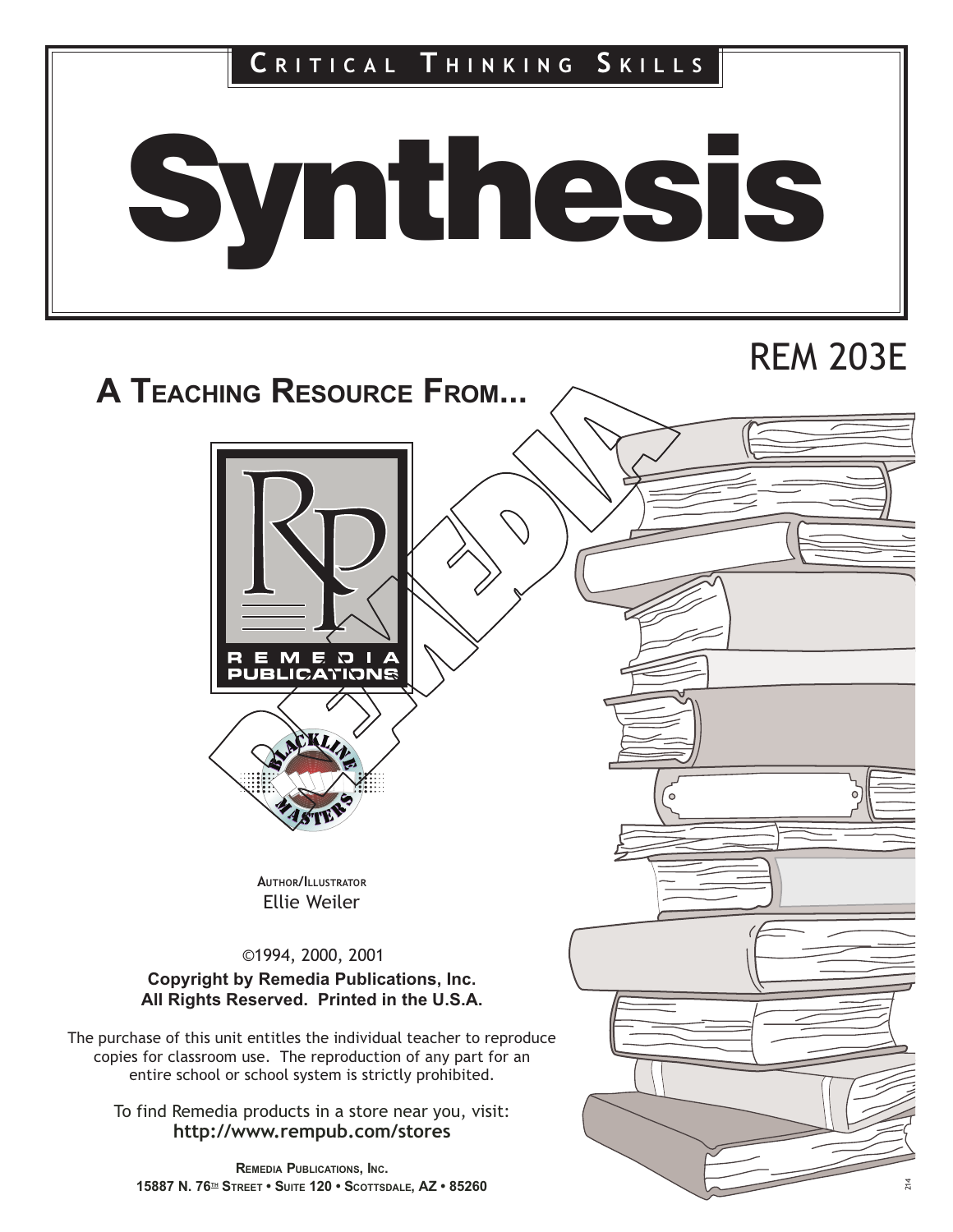## INTRODUCTION

Synthesis, the fifth level in Bloom's Taxonomy, is the ability to combine parts of a whole in a new and different way. It includes the ability to think flexibly, determine alternatives, and find other ways to accomplish a given task.

The level of abstract thinking required to synthesize is much higher than that of any of the preceding levels. Students are encouraged to go beyond the obvious to more original thoughts.

All activities are reproducible for use in a variety of teaching, practice, and reinforcement situations. They are appropriate for whole class, small group, or individual use. Oral discussion of the work as it is completed will increase the level of student understanding.

## **THE CRITICAL THINKING SERIES**

#### **FROM REMEDIA PUBLICATIONS**

| 201D  Similarities & Differences |
|----------------------------------|
|                                  |
|                                  |
|                                  |
|                                  |
|                                  |
|                                  |
|                                  |
|                                  |
|                                  |
|                                  |
|                                  |
|                                  |
|                                  |
|                                  |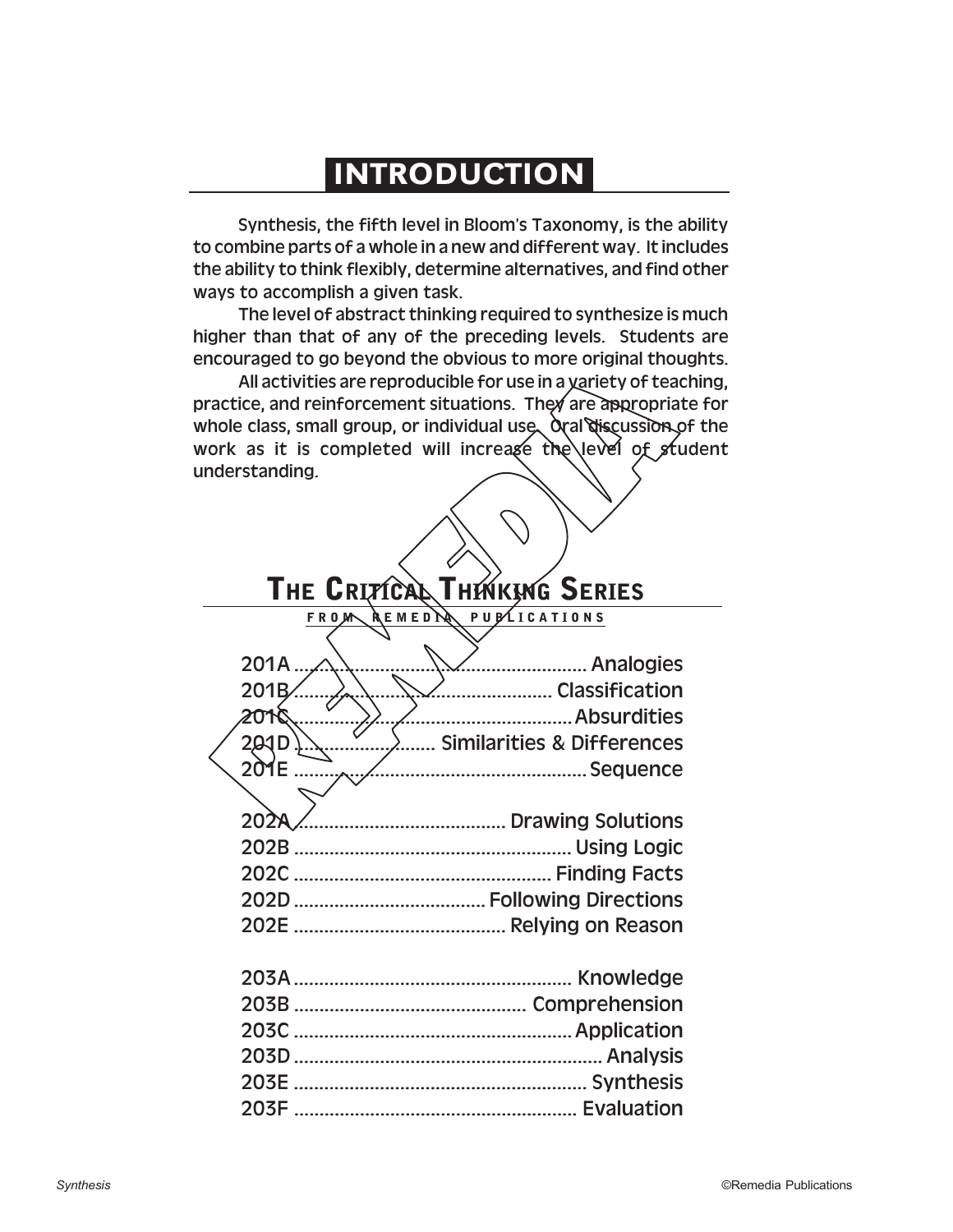### Name \_\_\_\_\_\_\_\_\_\_\_\_\_\_\_\_\_\_\_\_\_\_\_\_\_\_\_\_\_\_\_\_\_\_\_\_\_\_\_\_ **SYNTHESIS**

We spend lots of time learning the long and short vowels. What would happen if most of them disappeared one day? Could we still get our message across?

One day, Rob and Tim were bored. They decided to kidnap Rob's sister Sandy's teddy bear. Then they would send a note asking for ransom. Can you read the note they sent? Write the message on the lines, putting in the vowels where they should be.

| <b>SILLER</b>                                                                                                                    |
|----------------------------------------------------------------------------------------------------------------------------------|
| Dr Sndy,<br>We hv yr tdy br. F<br>u wnt it bk, brng fr<br>cndy brs to Hopper's<br>brn bfr tn oclk. We<br>mn bsns!<br>Th Br Npprs |
|                                                                                                                                  |

The boys were very surprised when they found this note taped on Hopper's barn. On the lines, write this note the way it should look.

Dr Dm Boys, Th br u stl is nt min. Mrs. Brn gv it to mm fr th grg Sndy.  $I$  thnk  $51$ nxt n bg trbl! U  $\mathbf{r}$ Ha Ha! Sndy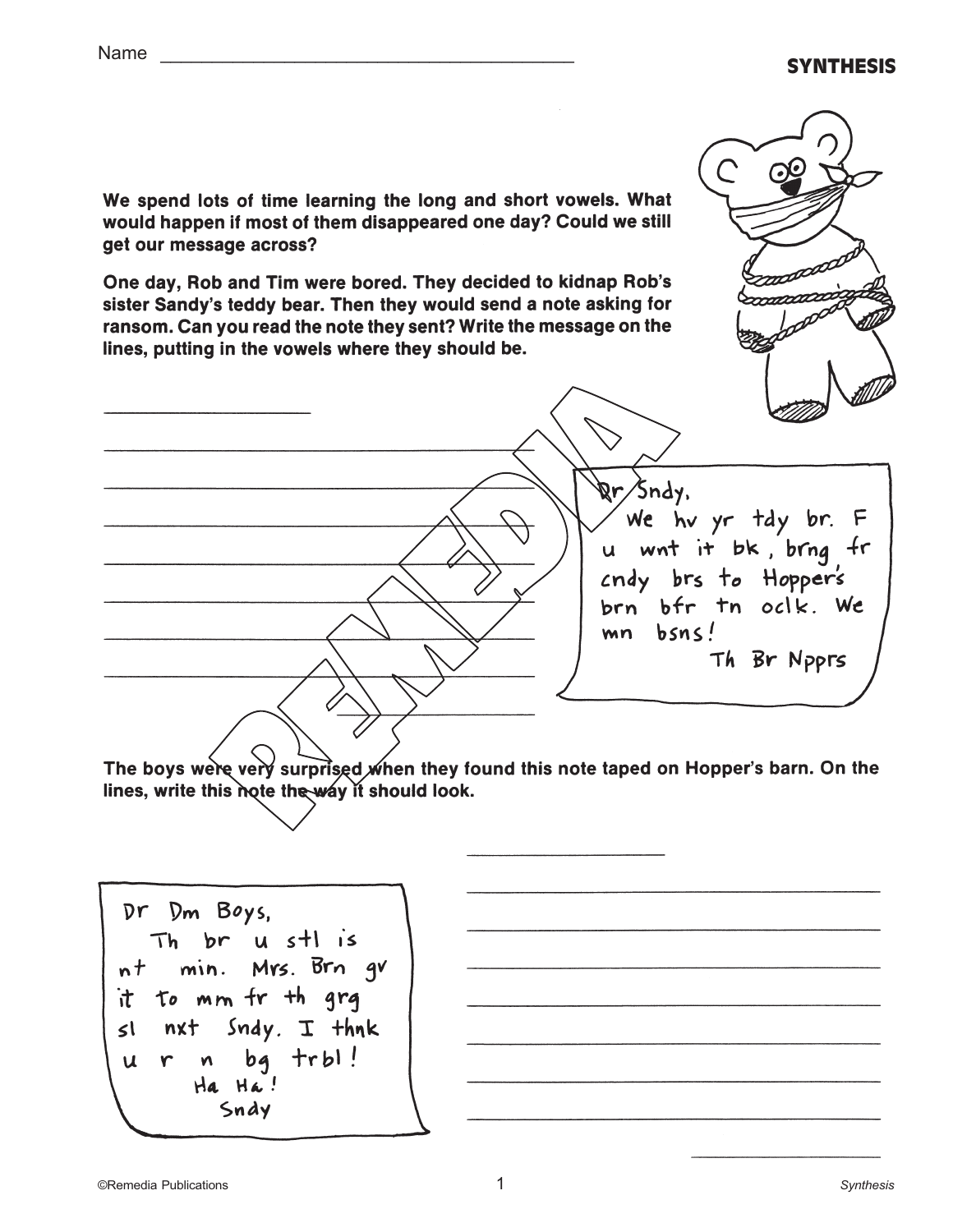Shape poems are fun to do!

They don't have to rhyme. You can use lots of good describing words.

Here's a sample of a shape poem called TREE.

The words used are all words that you might use to tell about a tree. They are written in the shape of a tree.



| Write a shape poem about a CLOUD. List as<br>many cloud words as you can on the lines<br>below.             | Write your words in the shape of a cloud.<br>Follow the dotted line. |
|-------------------------------------------------------------------------------------------------------------|----------------------------------------------------------------------|
| Now try writing a shape poem about a<br>FLOWER. List as many flower words as you<br>can on the lines below. | Make your shape here.                                                |

 $\mathbf{I}$  $M$ an<br>Andrea  $\overline{1}$  $\mathbf{r}$  $\overline{a}$  $\overline{a}$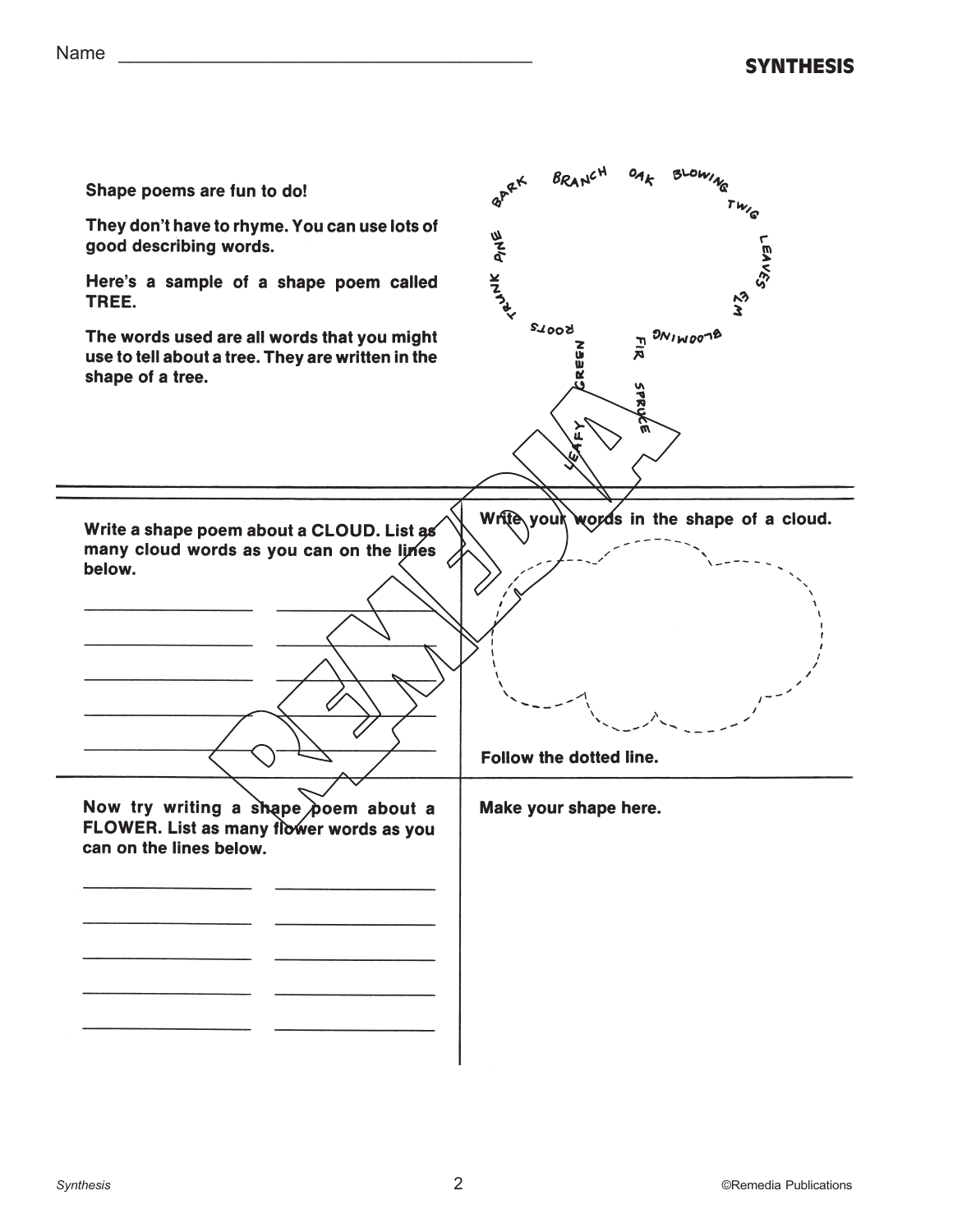| 4                                                 | is to                  | 4<br>^ | as | $\overset{\text{A}}{\bullet}$<br>$\boldsymbol{\hat{y}}$ | is to       |        |
|---------------------------------------------------|------------------------|--------|----|---------------------------------------------------------|-------------|--------|
| $\frac{2}{4}$<br>÷<br>$\zeta$                     | is to<br>as            |        |    | $6\bullet$                                              | is to<br>as |        |
| $\frac{2}{4}$<br>$\overline{z}$                   | is to                  |        |    | $\frac{3}{4}$<br>$\sum_{i=1}^{n}$                       | is to       |        |
|                                                   |                        |        |    |                                                         |             |        |
| $\frac{4}{9}$                                     | is to                  | 8      |    | $\boldsymbol{6}$<br>9                                   | is to       | 5<br>S |
| $\frac{3}{2}$<br>$\boldsymbol{\hat{\varepsilon}}$ | as<br>is to<br>Make up |        |    |                                                         | as<br>is to |        |

Below are some analogies using playing cards. Decide how the first two cards are related. Then, decide what the blank card should be. Fill it in.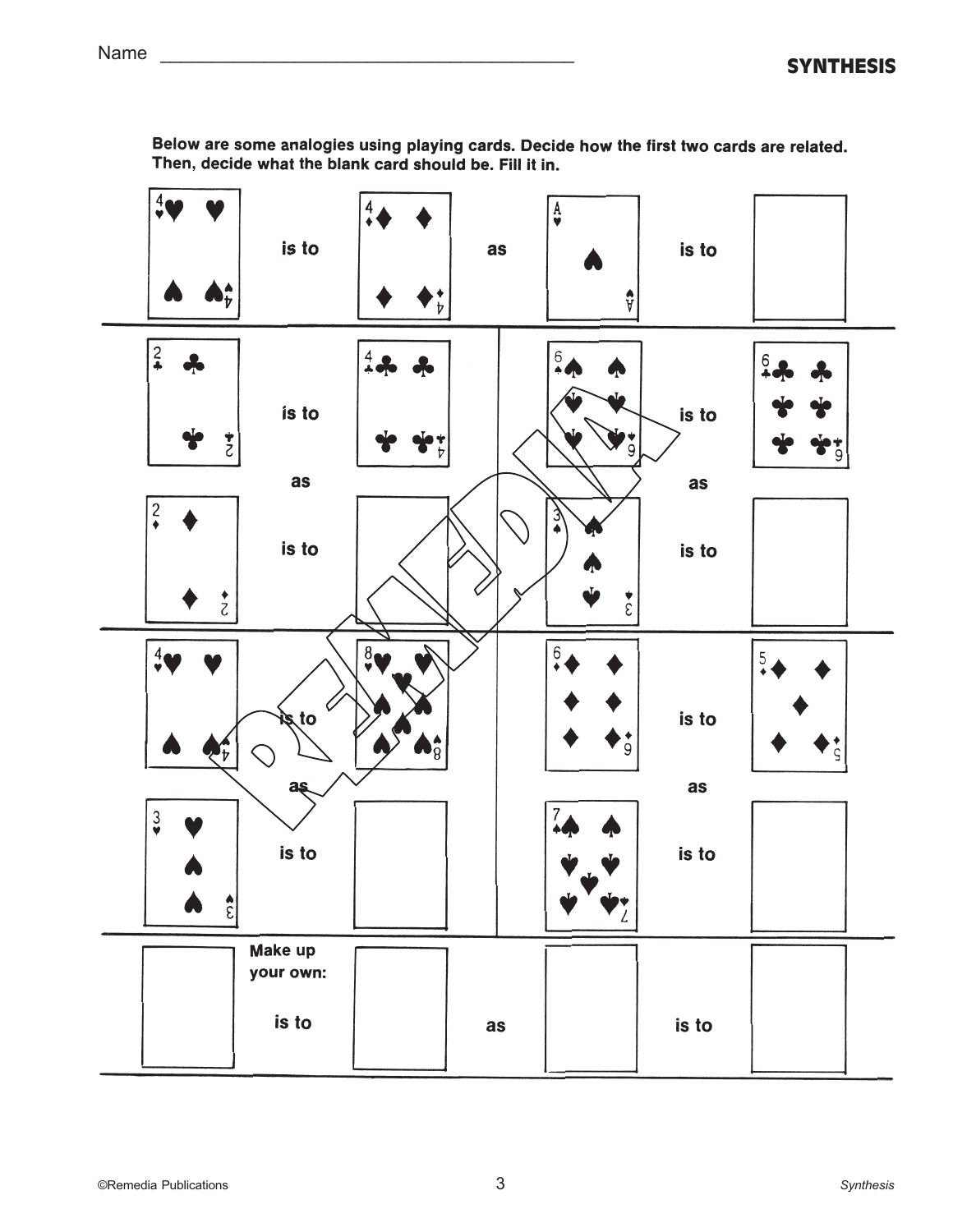A rebus is an interesting way to write a message. A rebus is a mixture of pictures, letters, and the signs that mean add (+) and take away (-). If you follow each step carefully, you will solve the rebus and get the message. Each rebus below is the name of an animal. Write the answer on the line.



Use the pictures below to make a rebus that says SHARK.



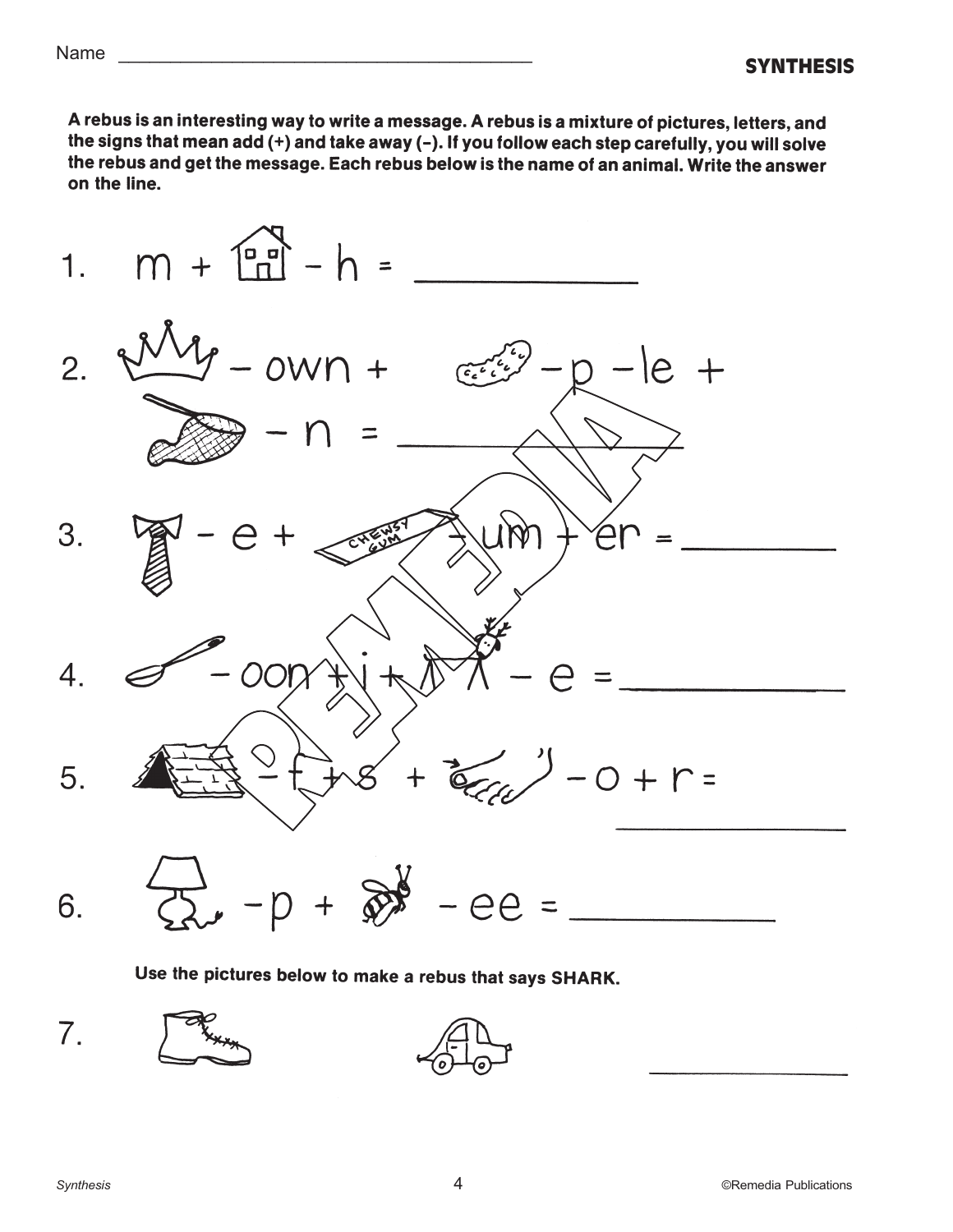#### A graph gives a picture of facts. There are many different kinds of graphs. The one below is a LINE GRAPH. It gives facts about the temperature each day for a week.



**HIGH TEMPERATURES** 

#### Use the graph to answer these questions.

- 1. Which day was the warmest?  $2.$ On which two days was the temperature the same? 3. Which day was the coolest?
- What was the temperature on Sunday?  $4<sup>1</sup>$
- 5. How much cooler was it on Thursday than on Wednesday?

#### Now read the following weather report for the week of May 20 to May 27. Mark the temperatures on the graph and connect them with a solid line

Sunday was cloudy and overcast. The temperature rose to only 58 degrees. Monday warmed up a little, and the high was 64. Tuesday and Wednesday had highs of 70 both days. Thursday was cloudy and 70 degrees. On Friday, the temperature was 68 degrees. A thunderstorm moved in on Saturday with the temperature dropping to 58.